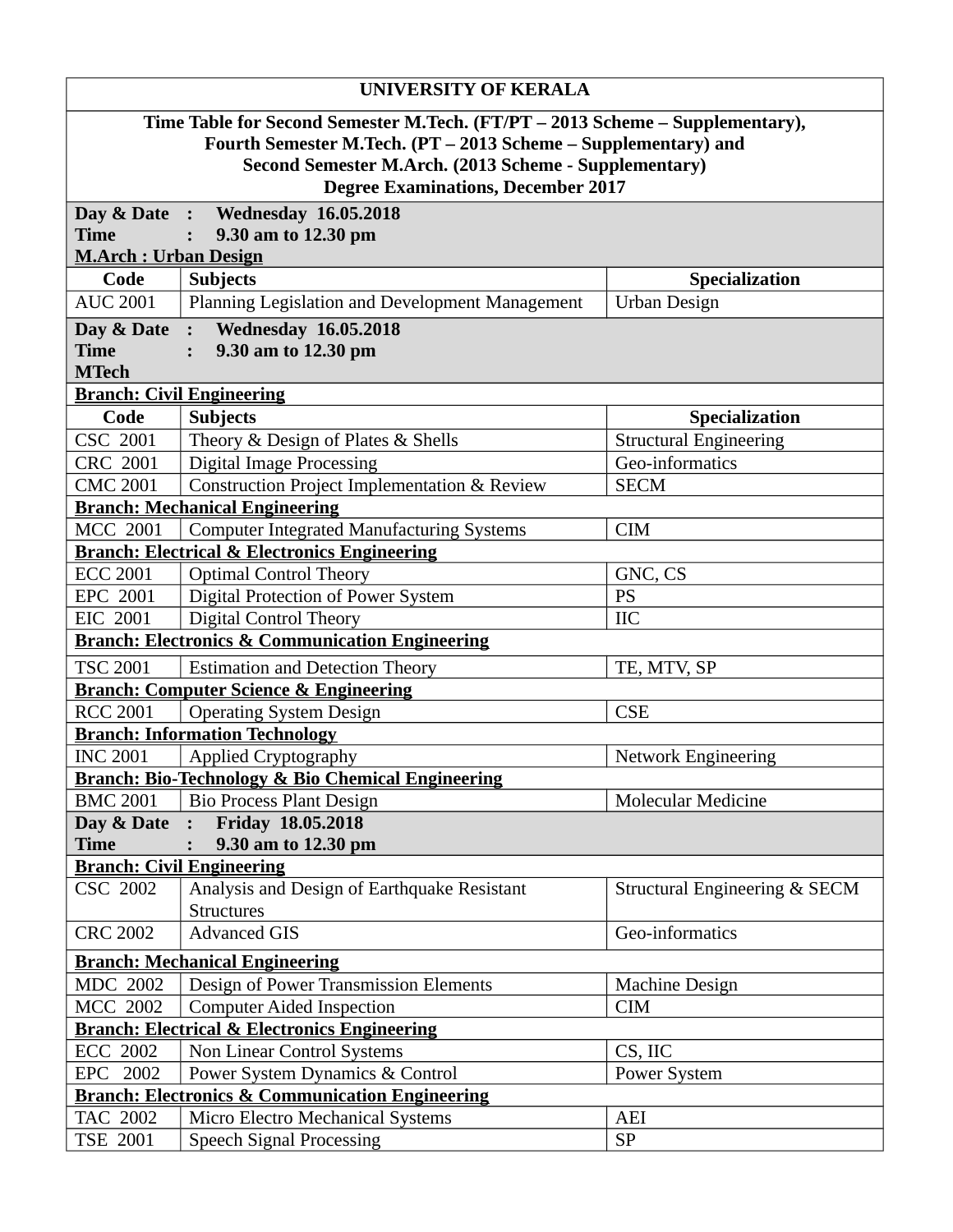|                                                                             | <b>Branch: Computer Science and Engineering</b>                                   |                                   |  |  |
|-----------------------------------------------------------------------------|-----------------------------------------------------------------------------------|-----------------------------------|--|--|
| <b>RCC 2002</b>                                                             | <b>Advanced Computer Networks</b>                                                 | <b>Computer Science</b>           |  |  |
|                                                                             | Day & Date : Monday 21.05.2018                                                    |                                   |  |  |
| <b>Time</b>                                                                 | 9.30 am to 12.30 pm                                                               |                                   |  |  |
|                                                                             | <b>Branch: Civil Engineering</b>                                                  |                                   |  |  |
| <b>CSE 2002</b>                                                             | <b>Forensic Engineering</b>                                                       | <b>Structural Engineering</b>     |  |  |
| <b>CRE 2003</b>                                                             | Hydroinformatics                                                                  | <b>Geoinformatics Engineering</b> |  |  |
| <b>CGE 2001</b>                                                             | Finite Element Analysis in Geotechnical Engineering                               | Geo-Technical Engineering         |  |  |
| CSE 2001                                                                    | <b>Advanced Prestressed Concrete Design</b>                                       | SE & SECM                         |  |  |
|                                                                             | <b>Branch: Mechanical Engineering</b>                                             |                                   |  |  |
| <b>MPE 2002</b>                                                             | Computational Methods in Fluid Flow and Heat<br>Transfer                          | PE                                |  |  |
| <b>MDE 2006</b>                                                             | <b>Mechanics of Composite Materials</b>                                           | <b>Machine Design</b>             |  |  |
| <b>MCE 2008</b>                                                             | <b>Computer Aided Process Planning and Control</b>                                | <b>CIM</b>                        |  |  |
|                                                                             | <b>Branch: Electrical &amp; Electronics Engineering</b>                           |                                   |  |  |
| <b>EGE 2001</b>                                                             | Flight Dynamics & Control                                                         | CS                                |  |  |
| EPE 2003                                                                    | <b>Distributed Generation</b>                                                     | EM, PS                            |  |  |
|                                                                             | Branch: Electronics & Communication Engineering - Stream Elective - I             |                                   |  |  |
| TSC 2002                                                                    | <b>Digital Image Processing</b>                                                   | <b>SP</b>                         |  |  |
| <b>TME 2002</b>                                                             | Microwave Integrated Circuits                                                     | <b>MTV</b>                        |  |  |
|                                                                             | <b>Branch: Computer Science and Engineering</b>                                   |                                   |  |  |
| <b>RCE 2003</b>                                                             | <b>Network Security</b>                                                           | <b>CSE</b>                        |  |  |
| Day & Date :                                                                | <b>Wednesday 23.05.2018</b>                                                       |                                   |  |  |
| <b>Time</b>                                                                 | 9.30 am to 12.30 pm<br>$\ddot{\cdot}$                                             |                                   |  |  |
|                                                                             | <b>Branch: Civil Engineering - Stream Elective - II</b>                           |                                   |  |  |
| <b>CSE 2004</b>                                                             | <b>Finite Element Method</b>                                                      | <b>Structural Engineering</b>     |  |  |
| <b>CGE 2004</b>                                                             | <b>Ground Modification Techniques</b>                                             | Geo-Technical                     |  |  |
|                                                                             | <b>Branch: Mechanical Engineering - Stream Elective – II</b>                      |                                   |  |  |
| <b>MPE 2006</b>                                                             | Nuclear Science & Technology                                                      | PE                                |  |  |
| <b>MDE 2012</b>                                                             | Condition Monitoring & Maintenance Engineering                                    | <b>MD</b>                         |  |  |
|                                                                             | Branch: Electrical & Electronics Engineering - Stream Elective - II               |                                   |  |  |
| ECE 2001                                                                    | <b>Adaptive Control</b>                                                           | CS                                |  |  |
| <b>EMC 2001</b>                                                             | <b>Electric Drives</b>                                                            | CS, EM                            |  |  |
|                                                                             | <b>Branch: Electronics &amp; Communication Engineering - Stream Elective - II</b> |                                   |  |  |
| <b>TAE 2006</b>                                                             | Mixed Signal Circuit Design                                                       | AEI                               |  |  |
| TSE 2004                                                                    |                                                                                   | <b>SP</b>                         |  |  |
|                                                                             | Biomedical Signal Processing & Systems                                            |                                   |  |  |
| <b>Branch: Computer Science &amp; Engineering - Stream Elective – II</b>    |                                                                                   |                                   |  |  |
| RCE 2007                                                                    | <b>Advanced Graph Theory</b>                                                      |                                   |  |  |
| RCE 2008                                                                    | <b>Soft Computing</b>                                                             | CS                                |  |  |
| Friday 25.05.2018<br>Day & Date :                                           |                                                                                   |                                   |  |  |
| 9.30 am to 12.30 pm<br><b>Time</b><br><b>Branch: Mechanical Engineering</b> |                                                                                   |                                   |  |  |
|                                                                             |                                                                                   |                                   |  |  |
| <b>MPE 2001</b>                                                             | Measurements in Fluid Flow & Heat Transfer                                        | PE                                |  |  |
| <b>Branch: Electrical &amp; Electronics Engineering</b>                     |                                                                                   |                                   |  |  |
| EPE 2002                                                                    | Facts & Custom Power                                                              | <b>PS</b>                         |  |  |
| <b>Branch: Electronics &amp; Communication Engineering</b>                  |                                                                                   |                                   |  |  |
| <b>TME 2004</b>                                                             | Digital Techniques in Television Engineering                                      | <b>MTV</b>                        |  |  |
| <b>Branch: Information Technology</b>                                       |                                                                                   |                                   |  |  |